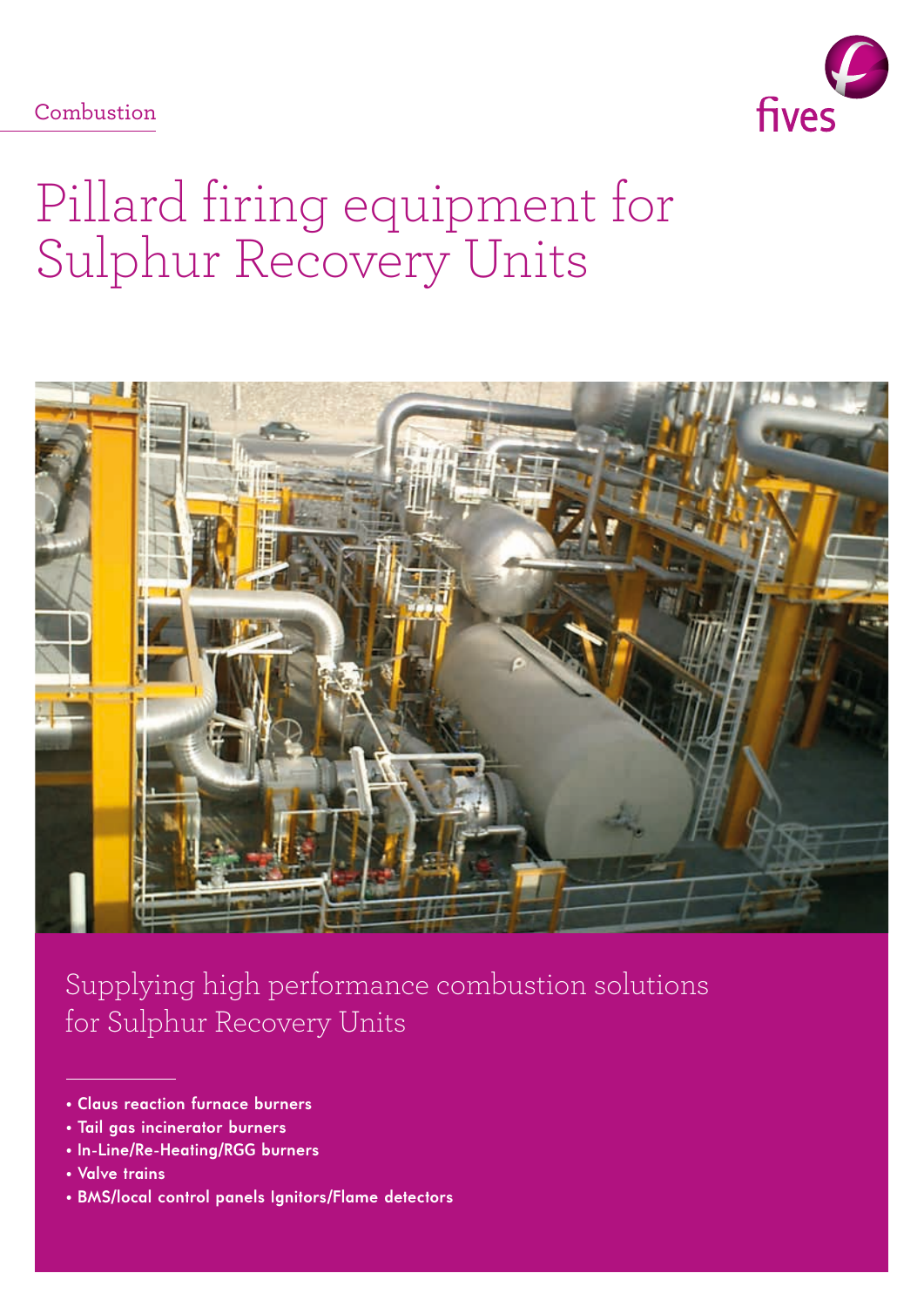## PILLARD SULFLAM® CLAUS BURNERS

The efficiency of Claus reaction  $2H_2S + SO_2 \longrightarrow 2 H_2O + 3/2 S_2$ taking place in the reaction furnace of sulphur recovery units depends on the capability of the Claus burner to achieve a good mixing of the combustion gases in the post flame zone at high temperature. Fives uses CFD modelling to optimize each burner design in order to ensure the highest efficiency and reliability of the Claus unit.

Pillard SulFlam®'s double impulse/high intensity Claus burners are key process tools for Sulphur Recovery Units, ensuring:

- High intensity compact flames
- Excellent mixing
- High flame stability even with lean acid gas stream
- High turn-down ratio with low acid gas pressure
- Efficient processing with very lean acid gas using conventional Claus and associated tail gas units

Leading to:

- High sulphur quality
- $-$  Increased S<sub>2</sub> conversion efficiency
- Reduced downstream pollutants levels i.e. BTX...
- Better catalyst lifetime when using co-firing technique
- Improved refractory lifetime

Pillard SulFlam® burners are available in axial and tangential firing configurations.



Pillard SulFlam®, acid gas burner.





Pillard SulFlam® burner features a double stream acid gas tip allowing a two stage mix matching the different phases of the kinetic reaction occuring in the Claus furnace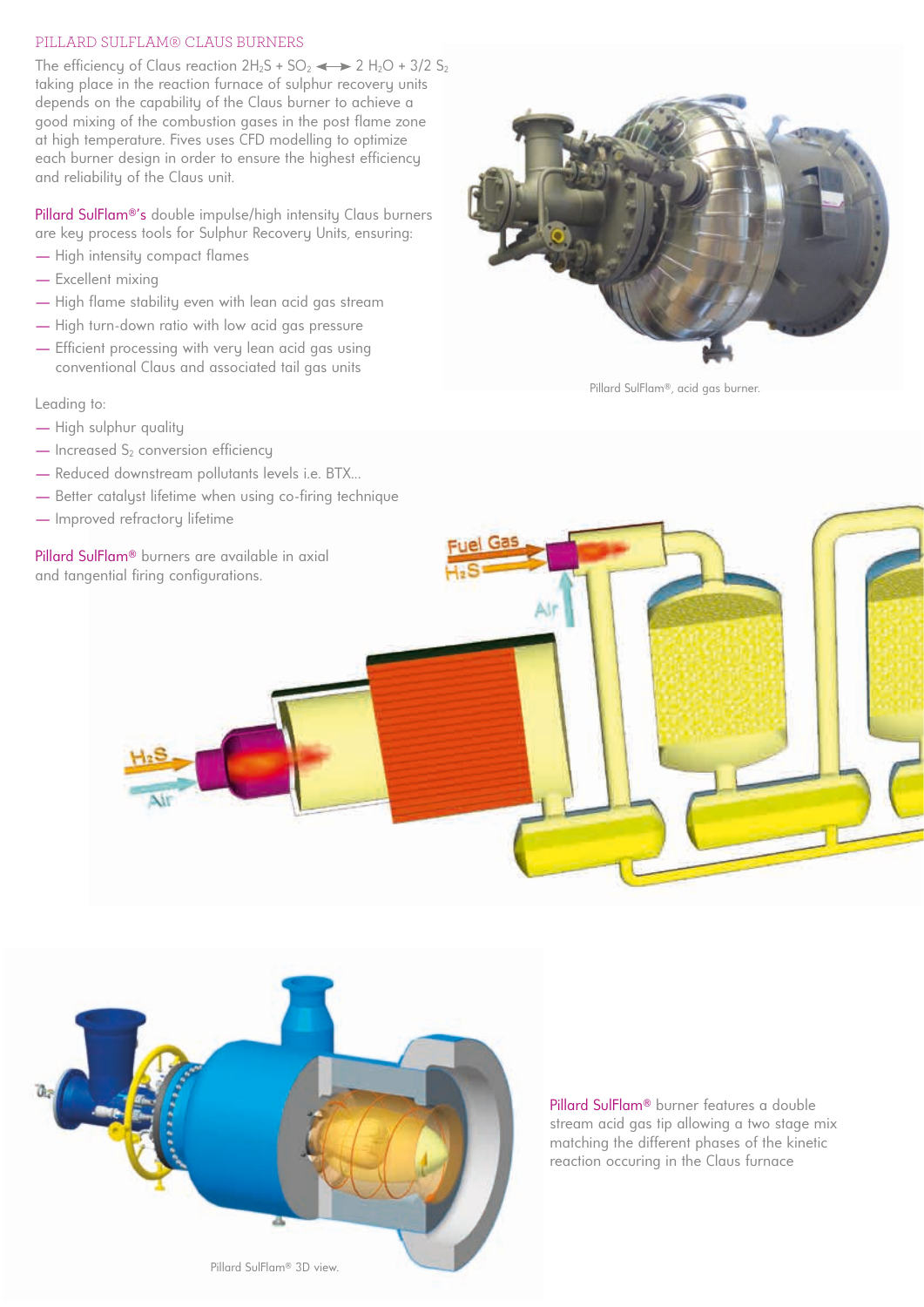# IN-LINE / RE-HEATING / RGG BURNERS

Such burners produce hot gases dedicated to re-heat the stream of process gas and can operate up to a large sub-stoichiometric air ratio. The lack of combustion air ensures:

- No oxygen break-through to the catalytic section
- Production of reducing gas (H<sub>2</sub> and CO which will form H<sub>2</sub> + CO<sub>2</sub> in presence of  $H_2O$ ) used to convert heavy sulphur compounds into H<sub>2</sub>S in the downstream catalytic section.

Fives' In-line / Re-heating / RGG burners are custom designed to:

- Provide high intensity compact flames to fit small combustion chambers with very high thermal load
- Operate in sub-stoichiometric conditions while ensuring a stable flame
- Burn fuel gas at low combustion air ratio without soot formation
- Ensure automated start-up and relia





#### TAIL GAS INCINERATOR BURNER

The thermal oxidation of residual pollutants contained in the tail gas of a Sulfur Recovery Unit requires:

- Temperature for thermal oxidation generally ≥ 800°C
- Residual oxygen content at incinerator outlet between 2% to 3%
- Residence time of around 1 second
- Efficient mixing

Fives's incineration burners are derived from hundreds GRC type burners installed worldwide, ensuring:

- Efficient conversion of the combustion air pressure into velocity, providing optimised mixing in the combustion chamber
- Operation in a wide range of excess air, contributing to the necessary residual oxygen at incinerator outlet
- High turn-down ratio, enabling control of the incineration temperature
- Flame shape control, ensuring no flame impingement on the refractory lining and thus increased refractory lifetime